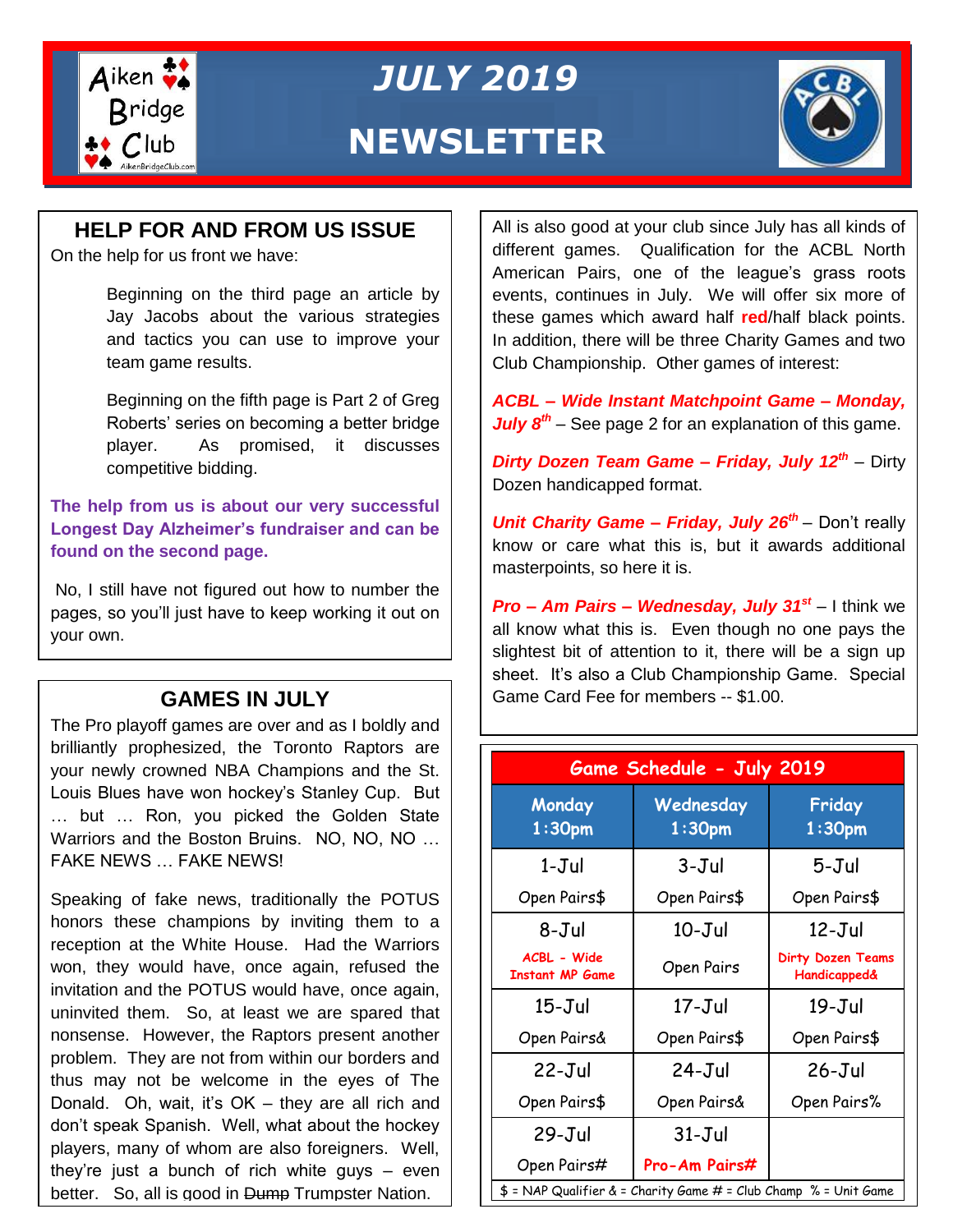## **WOW**

You guys really stepped up to the plate (sorry, but just gotta have a reference to America's favorite wastetime somewhere in the newsletter) to join the fight against Alzheimer's. On Friday, June 21, we participated in the Longest Day, the major annual fundraiser for the Alzheimer's Association. We drew 16 tables (versus 12.5 last year).

In addition to the bridge game, there was a silent auction and numerous special treats brought in by members for our enjoyment. All proceeds from card fees and the silent auction, plus your generous donations are going to the Alzheimer's Foundation to continue the fight against this hideous disease. The total amount raised, which was well over double what we have ever raised in the past, was

## **\$ 2,954**

Big thanks to the local merchants that donated gift certificates for our silent auction. They are, in no particular order, Woodside Plantation Country Club, Houndslake Country Club, Pedego Electric Bikes, Cumberland Village, O'Charley's, Roma's and the Wilcox. Thanks also to our members who contributed items for our auction; Phillip Mixon, Sara Wampole, Phyllis Pellarin, Alan Brooks, Tom Supensky, Maryanne Ebert, and Dorothy Johnson.

Thanks to all who made a monetary contribution to the cause and a special shout out to Maryanne Ebert for matching the total donations from all our other members.

And finally, accolades to Alan Brooks who made this whole thing possible. He was our team captain this year and was responsible for coordinating and running the event. To say he did a magnificent job is a gross underbid.

Thank you all for participation and support to make this special event special. It makes me proud to be a member of the Aiken Bridge Club.

### **INSTANT MATCHPOINT GAME**

On **Monday, July 8th**, we will be participating in the **Summer ACBL - Wide Instant Matchpoint Game**.

So, what is it? Well, it's pretty much your basic garden variety ACBL matchpoint pairs game with a few very nice enhancements.

**Instant Results** -- after you play a board, you will know your result instantly. How? There will be a traveler (like in the days before Bridgemates) in each board, which, upon opening, will reveal your percentage score on that board. When you see your result, please refrain from gloating, shaming or broadcasting your score to the rest of the room.

*Gold Points* – you can earn one gold point for finishing at the top of your section.

*Expert Analysis* -- there will be a full written analysis of all the deals plus a special video discussing the hands available for viewing on the ACBL web site. This should obviate the need for some of us to pontificate about and discuss the hands at the table. Why? Because the analyses will cover all that, and was written by folks who actually know what they're doing.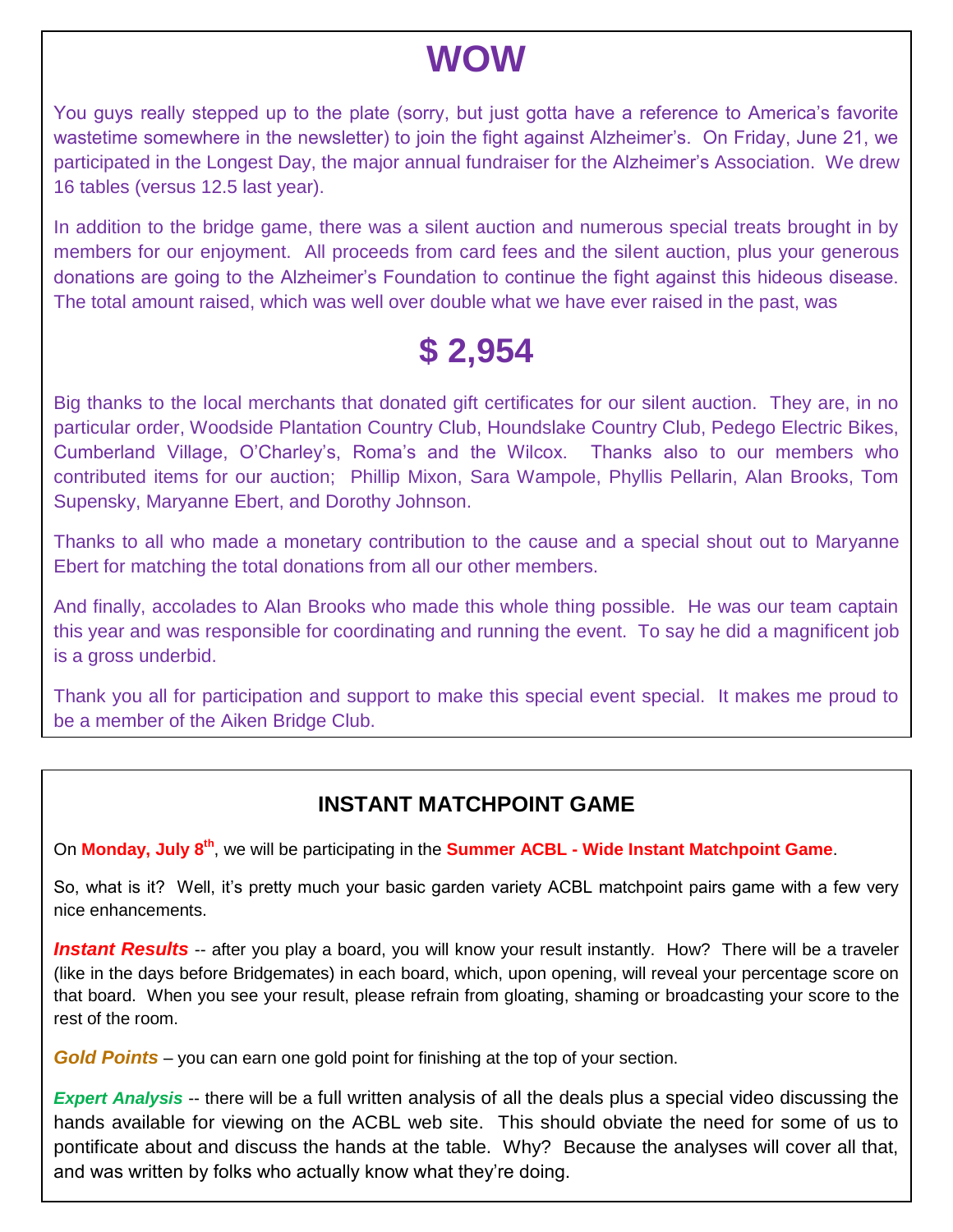#### **TEAM GAME STRATEGY** BY JAY JACOBS

Team game scoring is cardinal, rather than ordinal (which is used in duplicate bridge). Thus, getting more points is of primary importance. Team games are similar to duplicate in that you are comparing against others who hold the same cards (vs. rubber bridge where each hand is independent). However, unlike duplicate, actual scores count, not how many people you beat, since you are only playing one opponent.

If you are in a good contract that the opponents at the other table are unlikely to be in, play it safe. (For example, [1] you are in a game or slam you don't think the opponents at the other table will bid or [2] you are in a better suit [or no trump] vs. what the opponents will be in, or [3] you are in a part score, having avoided an unmakeable game.) Overtricks, while nice, will generally not make much of a difference in IMPs. Thus, take safety plays when available. Do not jeopardize your contract for overtricks (a strategy sometimes appropriate in duplicate). If you are in an inferior contract, minimize your losses. If the opponents are in a terrible contract, don't double them to alert them how to play the hand or to look to improve their contract elsewhere, unless you are sure there is no elsewhere. You are probably headed for a good result anyway. Redoubles to play are generally a bad idea, since they can swing the whole match. Therefore, you might want to consider any redouble as SOS, unless clearly it is to punish the opponents. Similarly, think long and hard before you leave in a redouble by the opponents. Remember, it only matters how you and your partners do against the opponents – there is no larger field.

While sacrifices in duplicate are often a good strategy, sacrifices in team games are generally not a good idea. You may be taking a phantom sacrifice (you go down and they can't make anything). Or, you may be giving them a no-lose situation – they can choose between their game and your sacrifice doubled. Saving 20, 50, or even 100 points, while good a duplicate, is not a lot of IMPs, and that's only if it works. If you otherwise go down and they have no makeable contract, you will have a double minus (a loss at each table) and that can lead to a loss of significant IMPs.

When there is a choice between bidding a game and not, consider the point differentials involved. If we are not vulnerable and bid and make 4 spades, we get +420 (300 for the game and 120 for the tricks). If we only bid 1, 2, or 3 spades and make 4, we get +170 (50 for the part score and 120 for the tricks). The game bonus makes it worthwhile to take the push. Let's take a simple example. Assume there is a 50% chance of making 4 spades and a 50% chance of making 3 spades. If we bid 3 spades, we get either +140 or +170, depending on how many tricks we take. Since either possibility has a 50% chance, the expected value (i.e., expected long term average) would be  $+155$  (.5 x 140 + .5 x 170). Another way of looking at is half the time we get 140 and half the time we get 170, so on average, we get 155 ([140+170]/2). If we bid 4 and make it, we get +420, and if we go down 1, we get -50. The expected value here is  $+185$  (.5 x 420  $+$  .5 x -50, or [420-50]/2). Note that you can never score +185 or +155 – they represent the long-term averages. Since 185 exceeds 155, in the long run we will be better off bidding the game, even though we go down half the time. Since our opponents presumably also know this, they will likely be bidding game every time also, which means you will lose big when the contract makes 4 (170 vs. 420), and win by less when it only makes 3 and you didn't bid 4, but they did (140 vs. -50). Note the difference in the first case is +250 points and in the second is +190 – you still come out ahead by bidding the game. If you are vulnerable, the numbers become larger, replacing +420 with +620, and -50 with - 100. Running the math again, the expected value for making 4 is +395 (.5 x 170 + .5 x 620), while the expected value of making only 3 is  $+20$  (.5 x 140 + .5 x – 100). Soooo, when you are vulnerable, you need to stretch for anything looking like a makeable game, even to the point where you bid less than 50% games. At 40%, for example, the expected value of bidding a game would be 188 (.4 x 620 + .6 x -100) and the expected value of bidding a part score would be 152 (.4 x 170 + .6 x 140). The actual break-even point is probably closer to 35%. Note that the above reasoning may be helpful in duplicate, but since the scoring is based on how many people you beat, not on your absolute score, you may take fewer chances in duplicate in this area.

-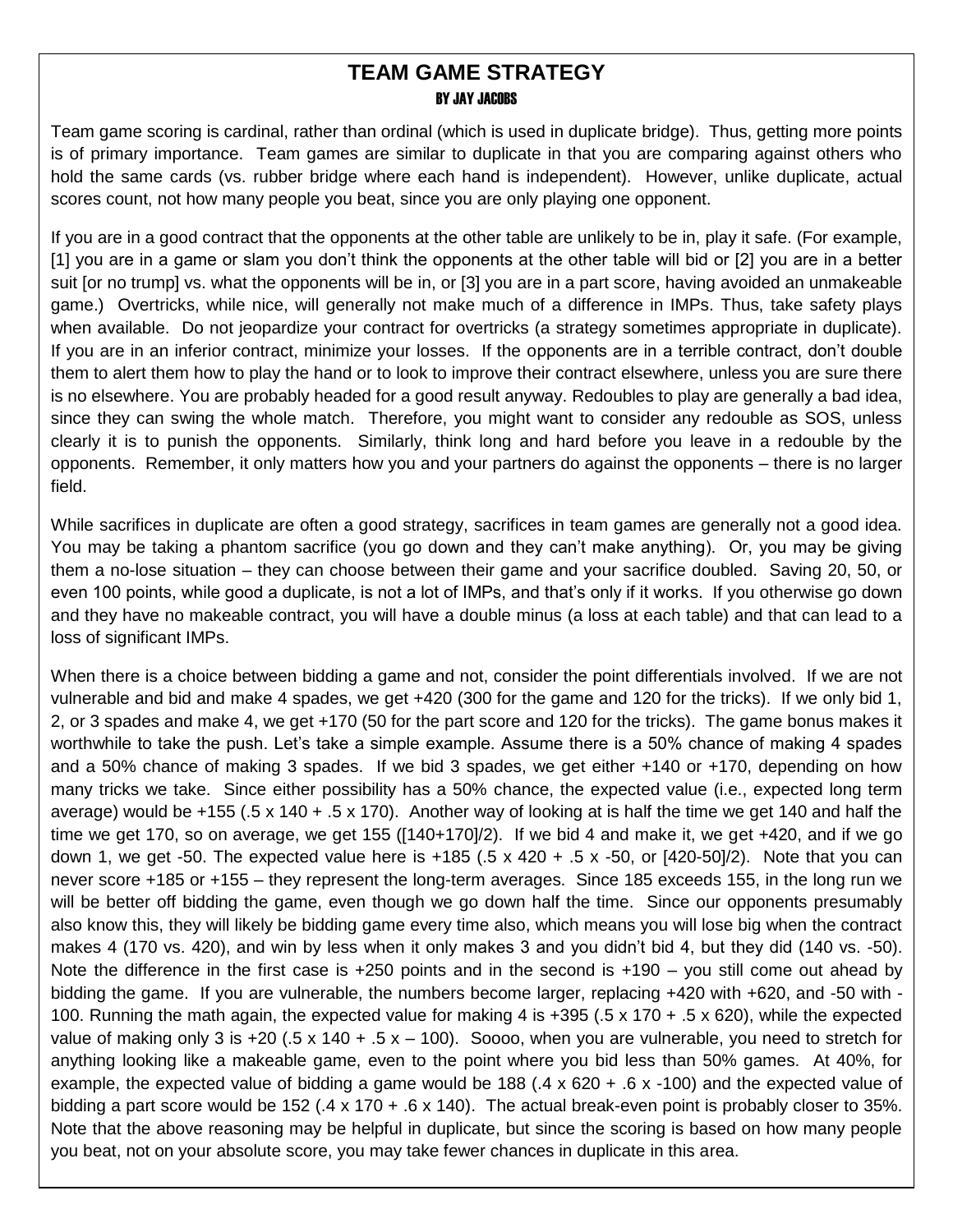You can follow a similar analysis for bidding slams. Going down costs not only the slam bonus, but also the game bonus, and you wind up with a negative score. While I encourage you to do the math, the bottom line is that you should have a 50% or higher chance of making the slam or you shouldn't bid it. Likewise, do not bid a grand slam unless you can count 13 tricks. This analysis does not necessarily apply to duplicate, for the simple reason that in duplicate you are talking about one board out of 24 to 28 boards. But, in teams, you are talking about a big swing in IMPs in a 6 to 8 board match – often one that cannot be overcome.

Let's also talk about doubling. If you double the opponents into game and they make it, you have turned a part score into a game. The potential extra 50 or 100 points for setting them is not worth the risk. And, we haven't even talked about the extra points for doubled tricks and the bonus for making a doubled contract. This does not mean you should not double hopeless contracts that will go down zillions of points, but you should be very careful about close contracts. Remember, in team games, one really bad board can swing a match (as opposed to duplicate where one bad board is less than 5% of the boards you play and lacks any spillover).

Your thinking about part score contracts should also be different vis-à-vis duplicate. The most important thing is to get a positive score, either by making a partial yourself or setting the opponents. Do not go higher and go down when there is a good chance they will not make their contract. Consequently, by extension, the 3 level belongs to the opponents, *if they are vulnerable,* as well as the 4 level in a minor. Again, the reasoning is that +100 for setting them differs little from +110 or +140 for making a contract (remember, the difference is based on IMPs, not how many people you beat). And, sometimes, you might get lucky and beat them +200. The other side of this coin is not to take chances when you are vulnerable. Try to stay at the 2 level. If you go to the 3 level, be fairly certain you can make it, vs. trying to steal the bid or pushing the opponents higher (unless you know they will take the push).

So, where do most big swings occur? Here are common situations:

- 1. One sides bids and makes game / slam, while the other does not
- 2. There is a double swing one team has a plus score at each table (even without a game, two plus scores generate several IMPs).

And, remember, you don't want the match to hang on one board if you can avoid it. Cumulative IMPs across all boards wins the day.

Of course, there is no rule that lacks an exception. If you are behind in the match, or you need a good result for the round, or you feel you are hopelessly outmatched, you may want to take some chances – after all, the difference between losing by 20 IMPs vs. 30 IMPs is not all that great, and sometimes you get lucky.

# **Dental Bridge** Ponderables From The Guy In Wallingford



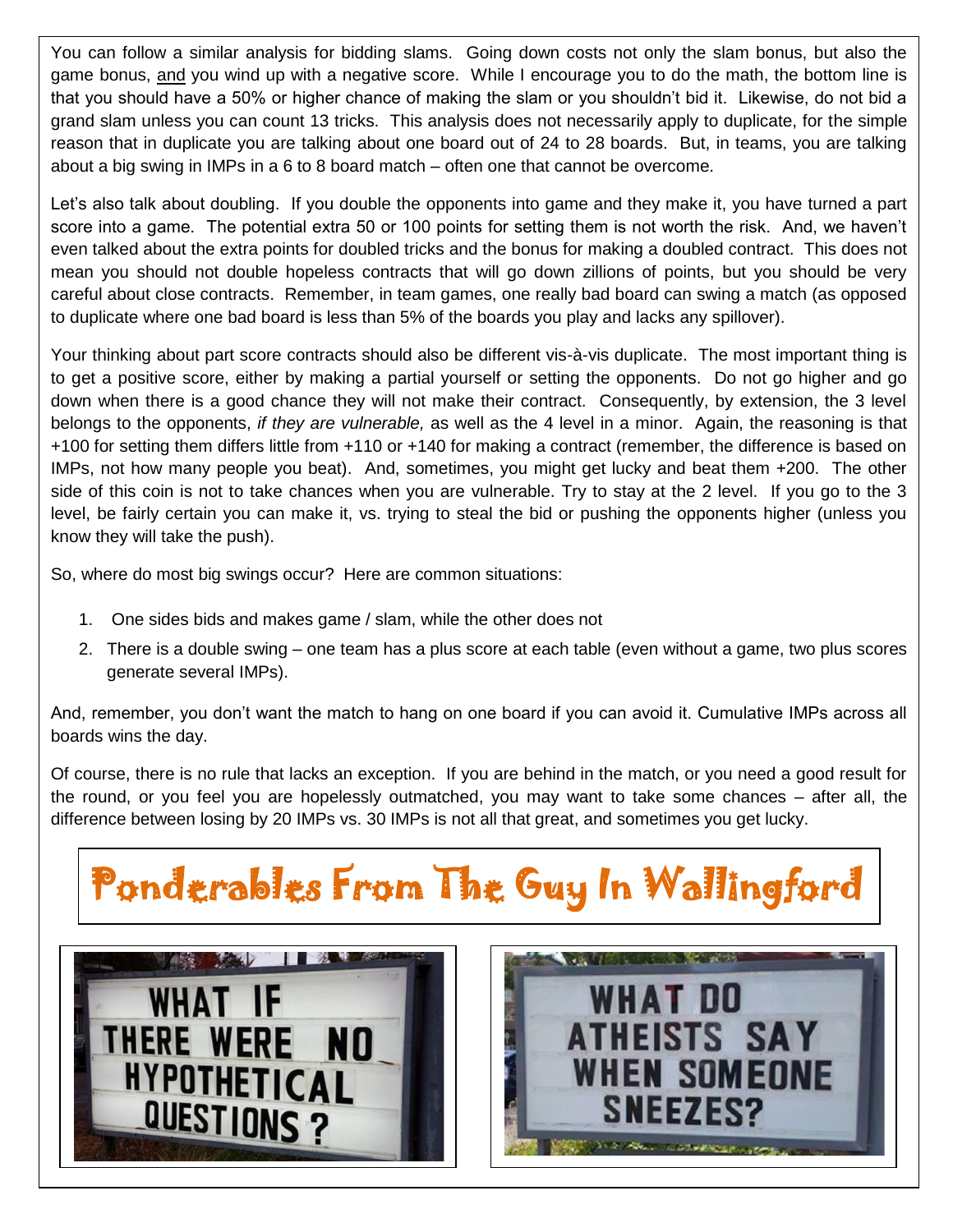#### **BECOMING A BETTER PLAYER -- PART 2 COMPETITIVE BIDDING** BY GREG ROBERTS

Bridge probabilities tell us that if you play 26 hands in a session, you and your partner will hold 26 or more high card points only three hands on average. Since game may often be bid and made with 25 combined points, it is safe to say that over 80% of the hands that we will encounter in a session will not produce a lay down game. In other words, both partners have values and the final contract is usually up for grabs.

Given those facts, it seems clear that mastering competitive bidding is vitally important for the advancing bridge player. Whether you open the bidding or enter the bidding as an over caller or one making a takeout double, it is important to remember that there are only three reasons to bid: (1) you have sufficient high card strength to bid; (2) you have attractive distribution; (3) you have a good suit, and longer is better. In short, you bid because you have trick taking ability.

Consider the trick taking potential of these two hands:

| $\star$ A234              | <u>•КQJ10987</u> |
|---------------------------|------------------|
| $\blacktriangleright$ A23 | $\vee$ 23        |
| $\triangle$ A23           | $\triangle 23$   |
| A23                       | $\triangle 23$   |

The first hand containing 4 aces and 16 high card points will take 4 tricks most certainly at a NT contract, while the second hand only contains 6 high card point but will take 6 tricks at a spade contract. Admittedly, this is a simplistic example, but the point to be made is that strong suits are undervalued by using simply high card points to evaluate a hand.

If you or your partner has opened the bidding, it is often easier for you to bid competitively than if you overcall. However, there are very good reasons to overcall: first, you can obstruct the opponents' bidding, causing them to lose their best suit or possibly misjudge the trick taking potential of their combined hands. So, when should one overcall?

When you are not vulnerable, you can overcall with a good 10 point hand that has a good suit. What is a good suit, you ask? AKJxx, KQJxx, KQ109x, QJ1098, AJ109x, AQJxx.

At the two level, dangers lurk, particularly if your partner is a passed hand. You should have at least 12 high cards points with an excellent five or a good six card suit. Do not overcall just because you have an opening hand with a bad suit -- that is an avenue to disaster. Recently, one of our players overcalled 2 clubs not vulnerable over a one diamond opening bid with ♠KJx ♥Kxx ♦Qx ♣A8732 and she went for 500, when I held the KQ1096 of clubs and the King of diamonds. I passed her bid and partner, being short in clubs re-opened with a double and she paid for her indiscretion. A better bid by her would have been a takeout double, which we will discuss shortly.

Here are things to consider when overcalling: first, the quality of your suit. I would certainly overcall one spade with KQJxx and nothing else after a minor opening on my right. Spot cards in your suit are vital. Distribution is important and balanced hands are not good for a suit contract unless you have extra values.

When you are vulnerable, it is never a good idea to overcall with a bad suit. Ideally you need a great five card suit, at a minimum.

#### **Takeout Doubles**

This is the most popular convention in use today. When I started playing the late 50's, most doubles were for penalties and competitive bidding was hit or miss. No one player is credited with the development of this

convention, but it was popularized by the Bridge World magazine.